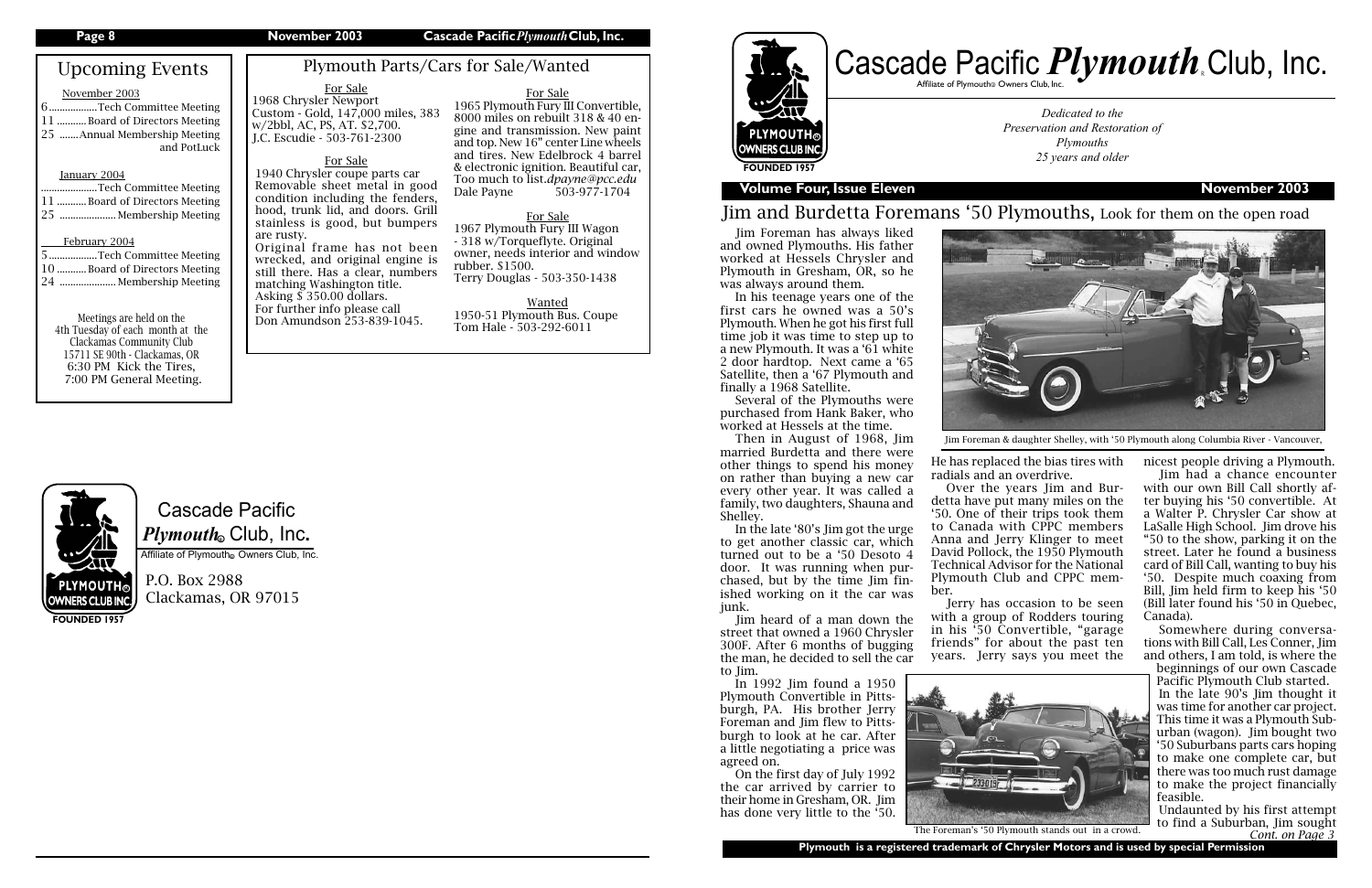| President Scott Farnsworth      |  |
|---------------------------------|--|
| PH:503-254-8300Portland, OR     |  |
| Vice PresidentDuanne Luckow     |  |
| PH:503-761-9411Portland, OR     |  |
| Secretary Vicki Williams        |  |
| PH:503-266-4287Canby, OR        |  |
| Treasurer Dolores Call          |  |
| PH:503-698-2301 Portland, OR    |  |
| Member at LargeJeff Jolly       |  |
| PH:503-656-7779 Oregon City, OR |  |

### Standing Committees

| Activities      | Jerry Klinger                 |
|-----------------|-------------------------------|
| PH:503-665-8330 | Gresham, OR                   |
| Co-Membership.  | Bill Call                     |
| PH:503-698-2301 | Clackamas, OR                 |
| Co-Membership   | John Sweeney                  |
| PH:503-281-5159 | Portland, OR                  |
| Newsletter      | Mike Bade                     |
| PH:503-653-8102 | Milwaukie, OR                 |
|                 | Refreshments Dennis Mowery    |
| PH:503-760-3184 | Portland, OR                  |
|                 | Co-Tech Advisor  Jimmie Fox   |
| PH:503-774-3441 | Portland, OR                  |
|                 | Co-Tech Advisor Dave Williams |
| PH:503-266-4287 | Canby, OR                     |
|                 |                               |
| Publicity       | Russ Ashley                   |
| PH:503-666-5913 | Troutdale, OR                 |

Officers 2003 CPPC October Regular Meeting Highlights Forty-four attended the Octo-

email/mail articles to: Mike Bade..............mdscbade@msn.com P.O. Box 2988- Clackamas, OR 97015

### Membership:

Cascade Pacific Plymouth Club, Inc. Membership dues are \$20.00 per calendar year and must hold a current membership to th National Plymouth Club. Membership runs Jan. 1 thru Dec 31.

### Advertising Rates:

Advertising is free to current Cascade Pacific Plymouth Club Members. Advertising Rate for Non- members is: \$10.00 per newsletter. one column by one inch. Photos accompanying classified ads are \$10.00 per newsletter inch buy 1 column (Black and White Only Discount Rates: Available to long term advertisements. Advertisements should be kept to Plymouth related services.



## **Page 2 November 2003 Cascade Pacific***Plymouth***Club, Inc. Cascade Pacific***Plymouth***Club, Inc. November 2003 Page 7**

The "Mayflowers" or the "Non-Technical Committee" as President, Scott Farnsworth likes to call them have planned a tour of the Pittock Mansion on Wednesday, December 17<sup>th</sup>.

ber member meeting and the long distance award went to Dennis and Barbara Rice who regularly drive 42 miles from Keizer, Oregon.

President Scott Farnsworth told the membership about a new policy regarding name tags. Beginning next meeting members must be wearing their club issued name tags in order to be eligible to win a raffle prize. Paper name tags will be available at every meeting and the membership greeters will make sure all guests get a name tag and are introduced to the membership.

Member care announcements went out to Dave Williams, home with a cold, Mike Bade whose mother has been ill in Spokane and Duanne Luckow who's father Jerry had suffered a heart attack in Idaho.

Bill Call and Mick DeSantis were commended for being the only ones to drive their Plymouths to the meeting.

Jeff Jolly gave a report on the new Plymouth he had just purchased on Ebay, a 50 2D fastback. He would be leaving on Friday to go to Coeur D'Alene, Idaho and drive it home.

> The meeting ended with the singing of Happy Birthday to Lorraine Griffey whose birthday was October 25<sup>th</sup>.

Scott Farnsworth has a source to have CPPC jackets made for the membership. There are two styles which can be ordered. 503-254-8300. Blank Jackets: (sizes: xs-4xl) Sueded letterman jacket \$99.98 Denim twill letterman Jacket \$59.98 Add Embrodery: (sizes: xs-4xl) Full jacket back design \$47.00 Chest size design \$20.00 Name on chest  $$ 4.00$ \*Alterations to jacket so that backing will not be seen inside the jacket additional charge.  $$15.00$ 

Lorraine Griffey gave a report on upcoming activities planned by the "Non-Technical" Committee as President Farnsworth referred to them. There is a trip to the Singing Christmas Tree planned for December 3rd. Since it often sells out early members were asked to pay for tickets after the meeting. Ten members signed up to go. On December  $17<sup>th</sup>$  there would be a trip to the Pittock Mansion. Sixteen members have signed up for that tour.

 Pat Brost gave a report on the success of the Covered Bridge Tour that had 11 Plymouths and 24 people attending.

Sue Nilsen distributed a sign up sheet for the November potluck that will occur at the regular member meeting.

Activities Committee Chairman Jerry Klinger, distributed

## Wear your Name Tags

Starting immediately you will need to wear your name tags at the monthly meeting to be eligible for door prizes.

So look in your coat pockets and the place where you put your car keys to find your CPPC member name tags.

The Mansion will be decorated for Christmas so should be a beautiful sight.

Anyone interested in attending can meet at 11:30a.m. for lunch at Steamers Restaurant at 83rd and NE Sandy Blvd.

Members can carpool from there and head to the Mansion. Call Lorraine Griffey if you would like to attend. Admission is \$5.00 or \$4.50 for seniors or anyone with an Entertainment coupon can get a two for one

a sign-up sheet for next year's activities. Tentative plans are for picnics at the Tiffany's and the Williams' and a tour up to Sumner, Washington to Gary and Arlene Petersen's restored school house. Also, planning will begin soon on the NW Tour that is tentatively scheduled for some time near the third week in September.

Keith McDaniels gave a report on the upcoming November 9th Veterans motorcade from Clark County Fairgrounds to Wilsonville. Money for this event would go to the Vietnam Veterans Memorial planned for Canby.

The evening's speaker was the club's own Dennis Markovich who has been a Mac Tool salesman for 18 years. Dennis talked about his business and the newest tools available.

Raffle prizes were won by Jim Townsend, Nevin Davidson, Mike Bade, Patty Brost, Mel Nilsen, Carol Markovich and Steve Farnsworth.

Scott Farnsworth asked for volunteers to go to Wilsonville High School on November  $7<sup>th</sup>$  to talk about life in the 50's and 60's. This would be the third year for that activity. Dennis Rice, Jeff Jolly and Rich VonAllmen agreed to attend.

Chuck and Joan Hendricks from Corvallis donated old service station maps to any members who would like one. They have been collecting them over the years.



Sample of CPPC Embroidered Jacket

# Get Your Club Jacket

# "Mayflower's" Christmas at the Pittock Mansion

Lauren Matley- just recently acquired a '52 Cranbrook. He was contacted for help in assessing it's value by a lady who had worked for him when he owned Auto Body Supply Company in Seattle.

Her father had purchased it new and cared for it until his death a couple of years ago. The meeting was beneficial for both parties, since Lauren made her an offer she couldn't refuse!

It is all original, with overdrive and many accessories, but needs paint since it was stored outside after his death. It has about 75,000 miles...and,apparently, stuck valves. A Tech Committee project, maybe?

Lauren will be moving back to Vancouver next Spring, and called our own Bill Call to see if there was storage available here.

Even the Helping Hand, Bill hooked up his trailer and went to Seattle to get it, and it now resides in his storage building until Lauren can make other arrangements.

Spies at the Albany Swap Meet on November  $15<sup>th</sup>$  report numerous CPPC members searching for Plymouth parts.

John and Marlis Sanford were spotted contemplating a bell housing for John's 33 PC business coupe.

Ray Dunn and his son Steve were scouting out anything that might be available for Ray's 37 pickup, on the road again after some recent repair.

Ray proudly reported that a picture of his truck and his son Steve's Whizzer bike is in the January 2004 Street Rodder magazine.

D.J. Freeman and one of his daughters were undoubtedly seeking out items for his 38 business coupe. D.J. was easy to spot with the large CPPC logo on the back of his jacket.

Jeff Jolly, just back from a trip to Idaho to pick up his new 50 fastback, focused on parts for that and a recently acquired 54 Plaza 2D Club Sedan.

Walt White, a member since November of last year showed off pictures of his beautiful 63 Fury 2D HT. Walt, from Roseburg, doesn't make the member admission.

Also, on Wednesday, December 3<sup>rd</sup> a group is heading to the Singing Christmas Tree.

Tickets for this event needed to be ordered for the Club group by October 31<sup>st</sup> but if anyone else wants to attend they can call 503- 557-TREE for tickets.

Members will be meeting at the Mall 205 Newport Bay restaurant at 5:00 for their happy hour which includes \$2.49 entrees and then carpooling to the Keller Audito-

rium.

For more information about either of these events contact Lorraine Griffey. Also, feel free to come just for lunch or happy

meetings but he and his wife Sandra began driving up for the Covered Bridge Tour last month but unfortunately had some electrical problems and had to have his car towed home.

Walt was kind enough to introduce himself when he spotted a CPPC logo and indicated he belonged to the club too.

Walt reports that he and Sandra are going to come to the November potluck.



Finally, Bill Call was seeking out all things Plymouth and searching for new members to join the

Club.

Dave and Vicki Williams were checking out anything for a P-15 or a 49 Suburban. Walt & Sandra White's 63 fury Fury 2D HT

The meet was really crowded this year so there were probably other members lurking amongst the cars and parts. Maybe you will be spotted at the next meet!

# CPPC Members on the Prowl, at the Canby swap Meet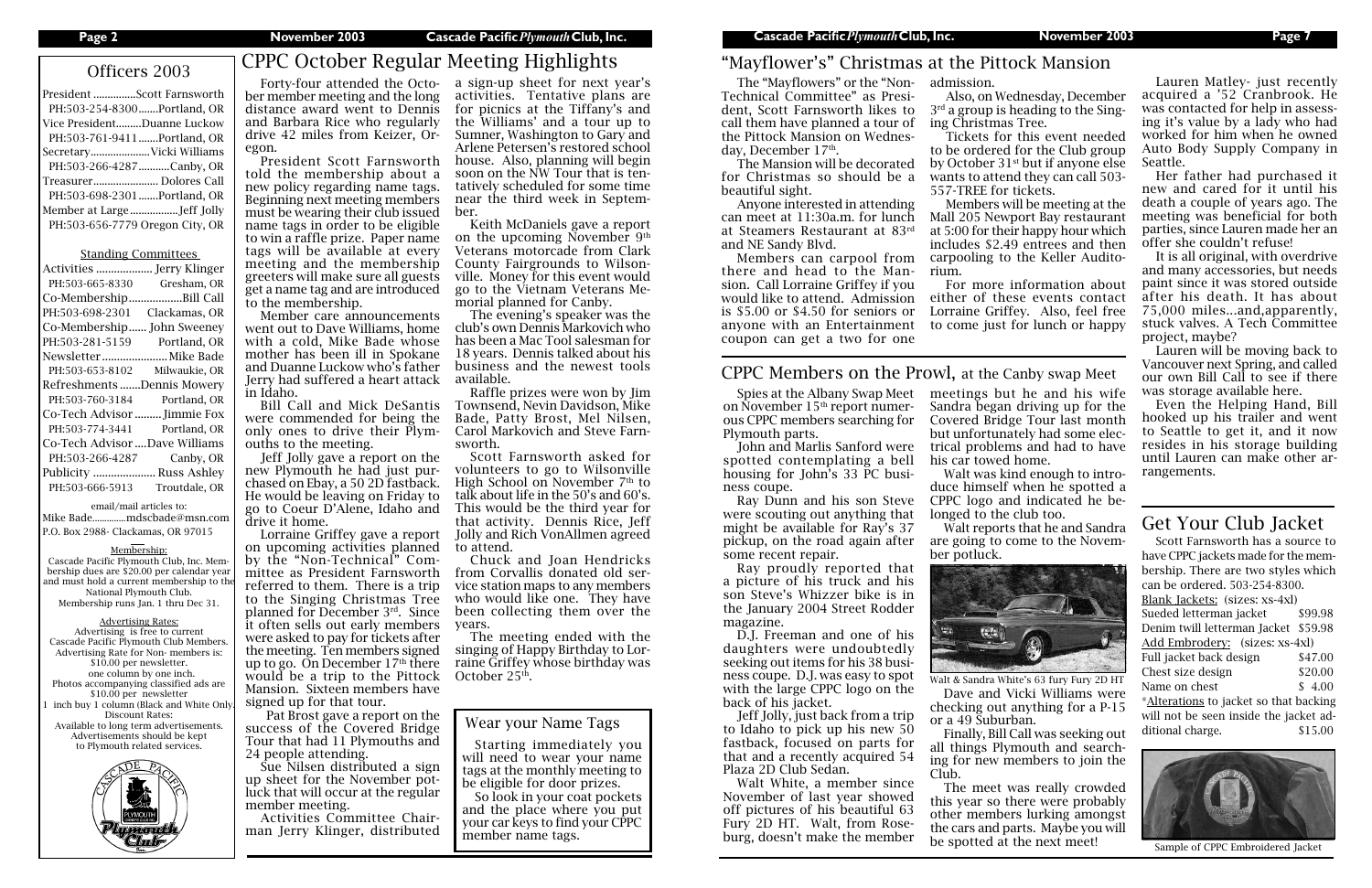# Introducing CPPC 2004 Officer Candidates,

Just a reminder, at the November annual membership meeting of the Cascade Pacific Plymouth Club the membership will vote on the slate of officers which will direct the club during 2004.

The Officer Nominating Committee to find perspective officer canidates to guide the club in 2004.

Scott Farnsworth, Dennis Rice, Vicki Williams, Dolores Call and Jeff Jolly have generously let themsleves be nominated to be officers for 2004.

 Other interested parties who would like to get more involved in the direction of the club are encouraged to tender their nominations to be officers.

ing and Potluck will be held on November 25th.

Last year the Potluck was a big success. A very enthusiastic crowd coming together with 52 people attending for some good conversation and light hearted

The Annual Membership Meet-organize the menu items and details for the potluck.

fun.

CPPC club member Sue Nilsen once again has volunteered to

# Annual Potluck and Membership Meeting

Call Sue if you haven't done so yet to bring main dishes, salads desserts, etc for the potluck.

You can reach Sue Nilsen at 503-663-7556.

We hope to see as many of you as possible, see you there.

# Something New for 2004, CPPC Club Calendars

Most people have heard of "progressive dinners" but how about a "progressive Tech Committee meeting"?



November Technical Committee members; l -r: John Sweeney, Scott Farnsworth, Larry Davidson, Mick DeSan-Meetings can be held at any-<br>Meetings can be held at any-

The November Tech meeting was kind of like that with Jimmie Fox, Russ Ashley and Chuck Willis stopping at Dave Williams' garage first in order to put Jimmie's 52 4D Cranbrook on the hoist and install and adjust his new emergency brake.

During that process Chuck Willis noticed a bolt missing from the top of the transmission so that was replaced and the guys were on the road to stop and pick up Larry Davidson on the way to Mick DeSantis' garage in Woodburn.

Five guys all in one smooth running P-23! Once at Mick's garage the committee members were joined by Scott Farnsworth and John Sweeney.

Mick gave the guys a tour of his shop and showed everyone his 34 4D PE that is in the process of being restored.

The guys discussed different methods of installing the steering column on the 34.

Mick DeSantis had an engine analyzer that he needed to learn how to use and it seemed the instruction manual just didn't seem to do the trick so the guys all put their heads together and got the analyzer working.

They used it to test Mick's newest Plymouth, his 65 Satellite. The test indicated that the car needed the timing and carburetor adjusted so that was accomplished as well as repairing the horn button.

Mick then mentioned he had a growling noise in his 99 Tahoe. Even though not a Plymouth, the Tech guys embraced the challenge of finding out what was wrong.

Larry Davidson recognized the sounds from ones he's heard working on 99 Tahoes for the Gresham Fire Department and diagnosed the need for a new

## November Tech Committee Meeting

This year when you pay your 2004 dues you will receive the first ever Cascade Pacific Plymouth Club calendar.

Be the first on your block to have one! The 2004 calendar has all the meeting dates circled so you don't have to remember if the Member meeting is the "last Tuesday" of the month or the "fourth Tuesday". (By the way it's the fourth Tuesday).

Also, any planned events that we currently know of are also printed on the calendar. As more activities are planned in the future you can write them on the appropriate day so you never miss a CPPC event. In order to keep costs down

and be able to give the calendars away, the 2004 edition is in black and white. But black and white lends itself to pictures of old cars. The calendar has lots of pictures of members and their cars.



We would like members who don't normally attend meetings or events to send in pictures of themselves with their cars so we can put them in future issues.

You can do this electronically or by mail.

Check your newsletter for addresses.

Once your dues have been paid you will be mailed a calendar along with your new membership card. So, pay early so you can see what Cascade Pacific Plymouth Club members have been up to this past year and see what's on the agenda for next year. *by Vicki Williams*

fuel pump and power steering pump.

No date has been scheduled for the next Tech meeting as there is no meeting in December and the next regular meeting falls on New Year's Day.

Check your newsletters for more information. As always, the committee is seeking projects to work

one's garage and at any time if the regular meeting date doesn't work out for someone with a project.

The goal of the committee is to get as many members cars on the road as possible. *by Vicki Williams*

need to bring the car back to good driving order, Jim decided to Resto Rod the wagon

In the May of 2003 Jim and some of his friends began the task of revamping the '50. A Volarie front was used for the new front suspension, a Mopar V-8 and a 727 transmission were installed to improve the drive-ability and performance.

The job needed to be done by August as he and Burdetta were going to Pleasenton, CA for the Good Guys Car Show with a group of Rodder Buddies. So with only 100 miles on a rebuilt engine the '50 took Jim and Burdetta to California and back, 1,500 miles with no mechanical problems.

You don't see Jim at too many CPPC meetings because he is very involved in the Elks, the Historical Auto Club of Oregon and is on the committee for the annual Portland Swap Meet. He is giving up some of his responsibilities so that he can attend more CPPC meetings and events.

The next car Jim would like to find is a 1965 Plymouth 2 door hardtop, like Mick DeSantis's.



## The Foreman's Cont.

Photos: Burdetta and Jim Foreman and their '50 Plymouth Suburban

## Cascade Pacific Plymouth Club Technical Committee Russ Ashley ...........503-666-5913 *Email: jsten@pacifier.com Troutdale, OR.* Pat Brost .................503-761-2792 *Email: (None)* Larry Davidson .....503-632-6834 *Email: lilponderosa@msn.com Mulino, OR.* Bob Dimick ............360-885-1113 *Email: (None) Brush Prairie, WA.* Scott Farnsworth ..503-254-8300 *Email: sfarnsworth@ltk.com Portland, OR.* Jimmie Fox ............503-774-3441 *Email: w7chn@involved.com Portland, OR.* Troy House ............208-324-2562 *Email: (None) Jerome, ID.* Duanne Luckow ....503-761-9411 *Email daluckow@aol.com Portland, OR.* David Pollock ........250-743-4859 *Email: dpollock@pacificcoast.net (Canada)* Philip Post .............541-535-1860 *Email: harrigerj@charter.net Talent, OR.* Dennis Rice ...........503-393-7231 *Email: barice45@aol.com Keizer, OR* John Sweeney ........503-281-5159 *Email: (None) Portland, OR* Paul Taylor ............805-929-8504 *Email: (None) (California)* Dave Williams .......503-266-4287 *Email: ilikemopar@msn.com Canby, OR.* Charles Willis ........503-777-5069 *Email: upandstuff@netzero.com Portland,*



National Membership Dues - Reminder

Reminder: Membership Dues Deadline

Reminder to CPPC members your 2004 dues need to be paid by no later than  $1/01/03$ , to remain in good standing as a CPPC member. New membership applications will be sent out in the November club newsletter so to continue to receive your club newsletters send in your Application as soon as possible.

A reminder to all CPPC members that you also need to keep you national Plymouth membership current to be a member in good standing with the Cascade Pacific Plymouth Club.

If you are receiving your magazine, rest assured you are an active member.